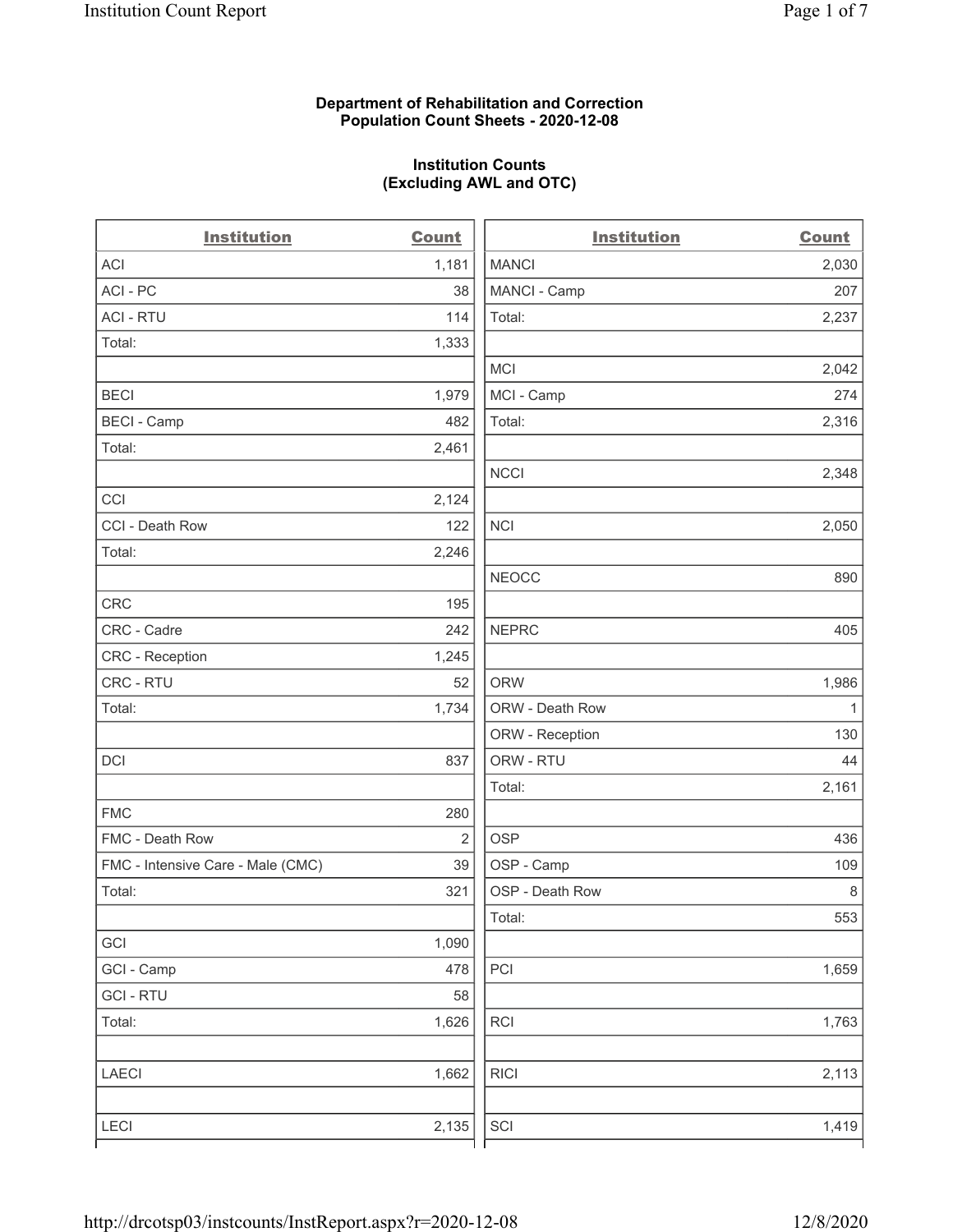| LECI - Camp              | 161   |             |                |
|--------------------------|-------|-------------|----------------|
| Total:                   | 2,296 | <b>SOCF</b> | 1,198          |
|                          |       | SOCF - RTU  | $\overline{2}$ |
| LOCI                     | 1,973 | Total:      | 1,200          |
|                          |       |             |                |
| LORCI                    | 566   | <b>TCI</b>  | 942            |
| LORCI - Cadre            | 202   | TCI - Camp  | 302            |
| <b>LORCI - Reception</b> | 495   | Total:      | 1,244          |
| Total:                   | 1,263 |             |                |
|                          |       | <b>TOCI</b> | 671            |
| <b>MACI</b>              | 958   | TOCI - PC   | 137            |
| MACI - Minimum           | 1,137 | Total:      | 808            |
| Total:                   | 2,095 |             |                |
|                          |       | <b>WCI</b>  | 1,108          |
|                          |       | WCI - RTU   | 32             |
|                          |       | Total:      | 1,140          |
|                          |       |             |                |

Total Population: 44,153

\* The Total Population includes 30 Offenders with Reason Codes 30 & 31. \*\* The Total Population includes 35 Offenders with Reason Code 0A.

# Male Population by Security Level (Include AWL and Exclude OTC)

| <b>Security Level</b>  |                   | <b>Body</b> | AWL | $(-OTC)$ | <b>Total</b> |
|------------------------|-------------------|-------------|-----|----------|--------------|
| <b>Total Level E</b>   |                   | 919         | 5   | 5        | 919          |
| Total Level 4          |                   | 1,389       | 8   | 6        | 1,391        |
| Total Level 3          |                   | 9,519       | 78  | 75       | 9,522        |
| Total Level 2          |                   | 15,047      | 96  | 82       | 15,061       |
| Total Level 1          |                   | 13,661      | 80  | 54       | 13,687       |
| <b>Total Death Row</b> |                   | 136         |     | 0        | 137          |
|                        | <b>Total Male</b> | 40,671      | 268 | 222      | 40,717       |

# Female Population by Institution (Include AWL and Exclude OTC)

| <b>Institution</b> | <b>Body</b> | <b>AWL</b> | $(-OTC)$ | <b>Total</b> |
|--------------------|-------------|------------|----------|--------------|
| <b>DCI</b>         | 836         |            |          | 836          |
| <b>FMC</b>         |             |            |          |              |
| <b>NEPRC</b>       | 405         |            |          | 405          |
| <b>ORW</b>         | 1,986       | 13         |          | 1,992        |
| ORW - Death Row    |             | 0          | U        |              |
|                    |             |            |          |              |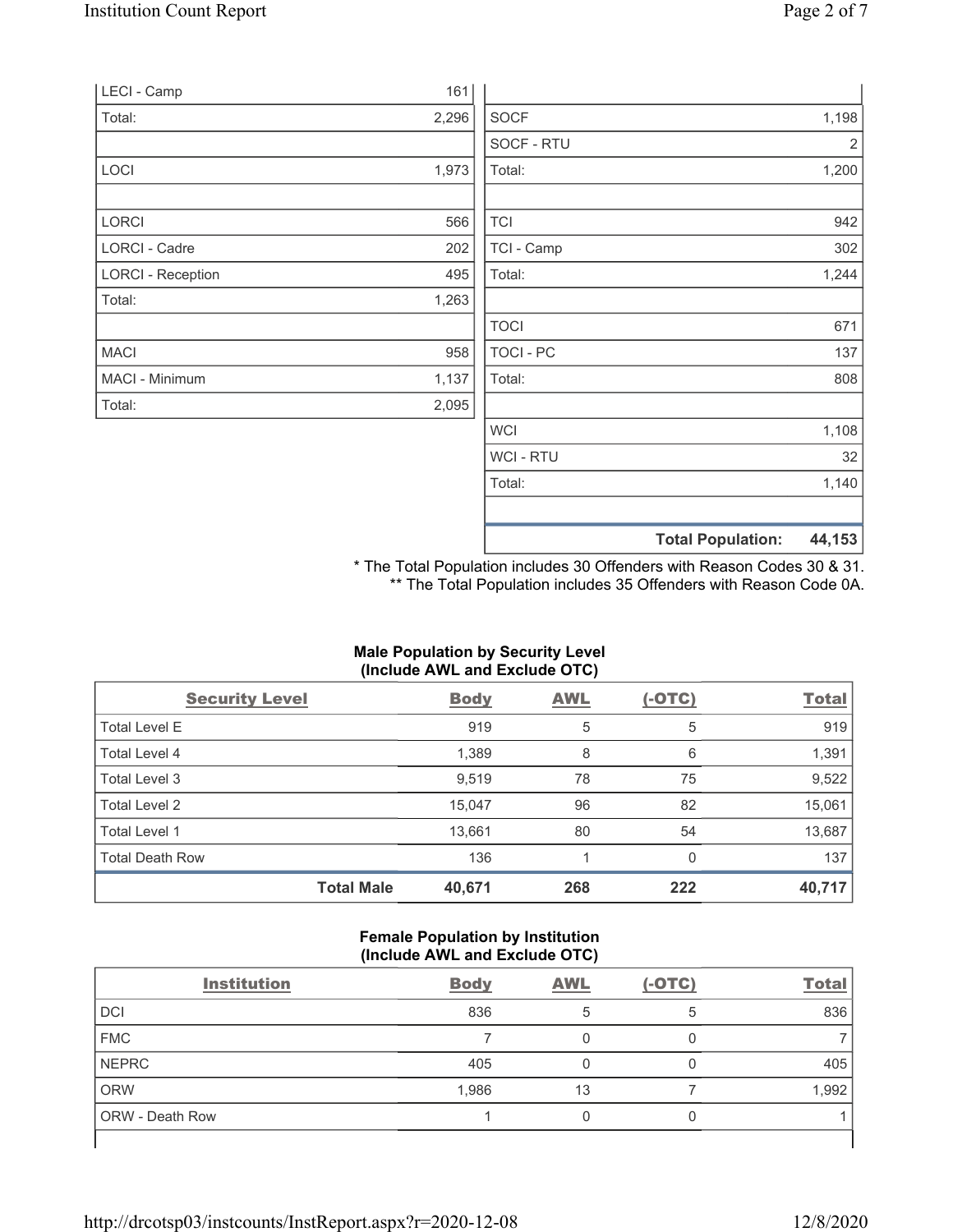| <b>ORW</b> - Reception |                          | 130    |     |     | 132    |
|------------------------|--------------------------|--------|-----|-----|--------|
| ORW - RTU              |                          | 44     |     |     | 44     |
|                        | <b>Total Female</b>      | 3.409  | 20  | 12  | 3,417  |
|                        |                          |        |     |     |        |
|                        | <b>Total Population:</b> | 44,080 | 288 | 234 | 44,134 |

# Male Population by Institution: Security Level 5 and E (Include AWL and Exclude OTC)

| <b>Institution</b> |                      | <b>Body</b>    | <b>AWL</b>          | $(-OTC)$            | <b>Total</b>   |
|--------------------|----------------------|----------------|---------------------|---------------------|----------------|
| CCI                |                      | 1              | $\mathsf{O}\xspace$ | $\mathsf{O}\xspace$ | $\mathbf{1}$   |
| <b>CRC</b>         |                      | 1              | $\mathbf{1}$        | $\mathbf{1}$        | $\mathbf{1}$   |
| CRC - RTU          |                      | $\overline{4}$ | $\mathsf 0$         | $\mathsf 0$         | $\sqrt{4}$     |
| <b>FMC</b>         |                      | $\overline{2}$ | $\mathsf 0$         | $\mathbf 0$         | $\sqrt{2}$     |
| <b>LAECI</b>       |                      | $\overline{4}$ | $\mathsf 0$         | $\mathbf 0$         | $\sqrt{4}$     |
| LECI               |                      | $\,8\,$        | $\mathsf{O}\xspace$ | $\mathbf 0$         | $\,8\,$        |
| LORCI              |                      | $\overline{4}$ | $\mathsf 0$         | $\mathsf 0$         | $\overline{4}$ |
| LORCI - Cadre      |                      | $\overline{2}$ | $\mathsf 0$         | $\mathsf 0$         | $\sqrt{2}$     |
| <b>MACI</b>        |                      | 19             | $\mathbf 0$         | $\mathbf 0$         | 19             |
| <b>MANCI</b>       |                      | 21             | $\mathsf 0$         | $\mathsf{O}\xspace$ | 21             |
| NCCI               |                      | $\mathbf{1}$   | $\mathsf{O}\xspace$ | $\mathsf{O}\xspace$ | $\mathbf{1}$   |
| NEOCC              |                      | 10             | $\mathbf 0$         | $\mathbf 0$         | 10             |
| <b>OSP</b>         |                      | 182            | $\mathbf{1}$        | $\mathbf{1}$        | 182            |
| <b>RCI</b>         |                      | 15             | $\mathbf 0$         | $\mathbf 0$         | 15             |
| <b>RICI</b>        |                      | $\mathbf{1}$   | $\mathbf 0$         | $\mathbf 0$         | $\mathbf{1}$   |
| <b>SOCF</b>        |                      | 507            | $\sqrt{3}$          | 3                   | 507            |
| <b>TCI</b>         |                      | 10             | $\mathbf 0$         | $\mathbf 0$         | 10             |
| <b>TOCI</b>        |                      | 111            | $\mathsf 0$         | $\mathsf 0$         | 111            |
| <b>TOCI - PC</b>   |                      | 1              | $\mathsf 0$         | $\mathsf 0$         | $\mathbf{1}$   |
| <b>WCI</b>         |                      | 11             | $\mathsf 0$         | $\mathbf 0$         | 11             |
| WCI - RTU          |                      | $\overline{4}$ | $\mathsf 0$         | $\mathsf 0$         | $\overline{4}$ |
|                    | <b>Total Level 5</b> | 919            | $5\phantom{.0}$     | 5                   | 919            |

# Male Population by Institution: Security Level 4 (Include AWL and Exclude OTC)

| <b>Institution</b> | <b>Body</b> | <b>AWL</b> | $(-OTC)$ | <b>Total</b> |
|--------------------|-------------|------------|----------|--------------|
| <b>ACI</b>         |             |            |          | 5            |
| CRC                |             |            |          |              |
| CRC - Reception    |             |            |          |              |
| <b>CRC - RTU</b>   |             |            |          | 9            |
|                    |             |            |          |              |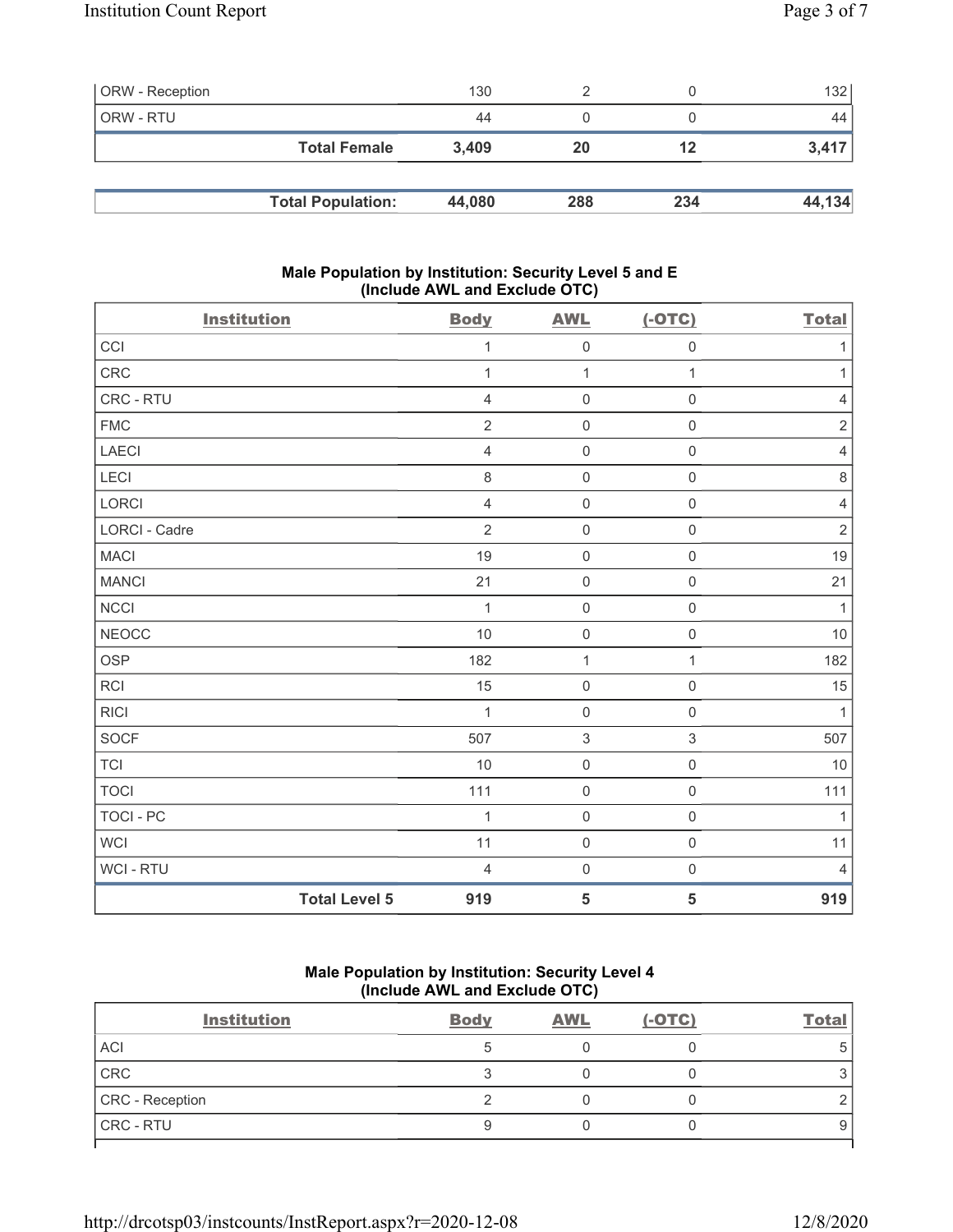| FMC - Intensive Care - Male (CMC) |                | $\mathbf{0}$ | $\Omega$ |       |
|-----------------------------------|----------------|--------------|----------|-------|
| LOCI                              | $\Omega$       |              |          | 0     |
| <b>LORCI</b>                      | 8              |              |          | 8     |
| <b>LORCI - Cadre</b>              | 2              | $\mathbf{0}$ | O        | 2     |
| <b>LORCI - Reception</b>          |                | $\mathbf 0$  | U        |       |
| <b>MACI</b>                       | 16             | $\mathbf{0}$ | 0        | 16    |
| <b>OSP</b>                        | 212            | $\mathbf{0}$ | 0        | 212   |
| <b>SOCF</b>                       | 591            | 3            | 3        | 591   |
| SOCF - RTU                        | $\overline{2}$ | $\mathbf 0$  | O        | 2     |
| <b>TOCI</b>                       | 524            | 3            |          | 526   |
| TOCI - PC                         | 9              | 0            |          | 9     |
| WCI - RTU                         | 4              | $\mathbf{0}$ | O        | 4     |
| <b>Total Level 4</b>              | 1,389          | 8            | 6        | 1,391 |

# Male Population by Institution: Security Level 3 (Include AWL and Exclude OTC)

| <b>Institution</b>                | <b>Body</b>    | <b>AWL</b>          | $(-OTC)$            | <b>Total</b>   |
|-----------------------------------|----------------|---------------------|---------------------|----------------|
| <b>ACI</b>                        | 19             | $\mathbf 0$         | $\mathsf 0$         | 19             |
| ACI-PC                            | $\overline{7}$ | $\mathsf 0$         | $\mathbf 0$         | $\overline{7}$ |
| <b>ACI - RTU</b>                  | 1              | $\mathsf 0$         | $\mathbf 0$         | 1              |
| <b>BECI</b>                       | $\sqrt{5}$     | $\mathsf 0$         | $\mathsf{O}\xspace$ | $\sqrt{5}$     |
| CCI                               | 38             | $\mathsf{O}\xspace$ | $\mathsf{O}\xspace$ | 38             |
| <b>CRC</b>                        | 88             | $\overline{4}$      | $\overline{4}$      | 88             |
| CRC - Cadre                       | 10             | $\mathsf{O}\xspace$ | $\mathsf{O}\xspace$ | 10             |
| <b>CRC</b> - Reception            | 721            | 10                  | $9\,$               | 722            |
| CRC - RTU                         | 37             | $\mathbf{1}$        | $\mathsf{O}\xspace$ | 38             |
| <b>FMC</b>                        | $\sqrt{5}$     | $\mathbf 0$         | $\mathsf 0$         | $\sqrt{5}$     |
| FMC - Intensive Care - Male (CMC) | $\mathbf{1}$   | $\mathsf 0$         | $\mathsf{O}\xspace$ | $\mathbf{1}$   |
| <b>LAECI</b>                      | 29             | $\mathbf{1}$        | 1                   | 29             |
| LECI                              | 1,347          | $\,$ 3 $\,$         | 3                   | 1,347          |
| LOCI                              | $\overline{7}$ | $\mathbf 0$         | $\mathsf 0$         | $\overline{7}$ |
| <b>LORCI</b>                      | 260            | 29                  | 29                  | 260            |
| <b>LORCI - Cadre</b>              | 61             | $\mathsf 0$         | $\mathsf{O}\xspace$ | 61             |
| <b>LORCI - Reception</b>          | 85             | $\mathbf 0$         | $\mathbf 0$         | 85             |
| <b>MACI</b>                       | 807            | $\overline{4}$      | $\overline{4}$      | 807            |
| <b>MANCI</b>                      | 1,709          | 10                  | 10                  | 1,709          |
| MCI                               | 25             | $\mathsf 0$         | $\mathsf{O}\xspace$ | 25             |
| <b>NCCI</b>                       | 25             | $\mathsf 0$         | $\mathsf{O}\xspace$ | 25             |
| <b>NCI</b>                        | 23             | $\mathsf{O}\xspace$ | $\mathsf 0$         | 23             |
| <b>NEOCC</b>                      | 730            | $\,$ 3 $\,$         | 3                   | 730            |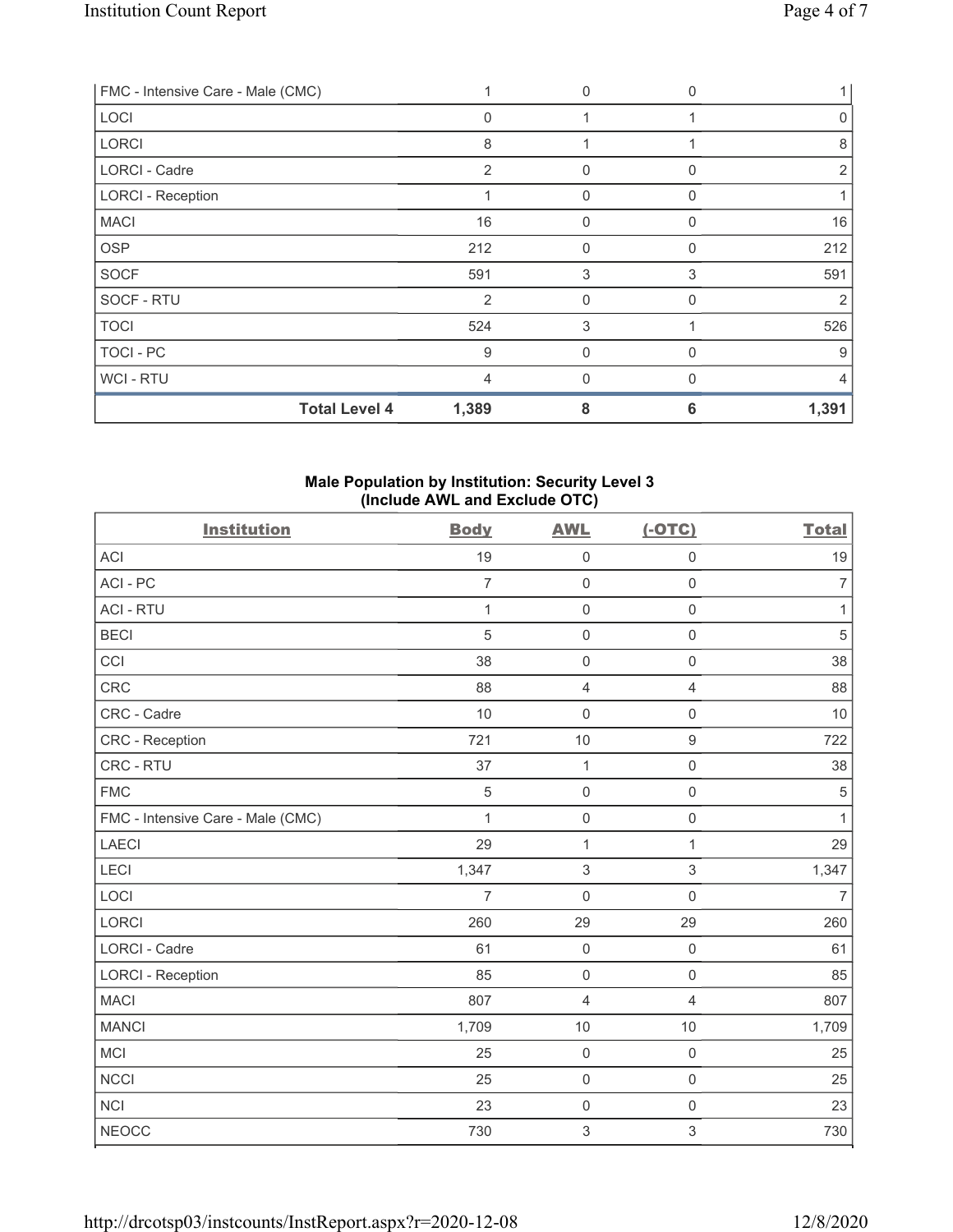| OSP         |                      | $\,6\,$ | $\mathbf 0$    | 0              | $6\,$ |
|-------------|----------------------|---------|----------------|----------------|-------|
| PCI         |                      | 32      |                | $\mathbf 0$    | 33    |
| <b>RCI</b>  |                      | 1,384   | $\overline{7}$ | $\overline{7}$ | 1,384 |
| <b>RICI</b> |                      | 10      | $\mathbf 0$    | 0              | 10    |
| SCI         |                      | 62      | $\mathbf 0$    | $\Omega$       | 62    |
| <b>SOCF</b> |                      | 91      | $\mathbf 0$    | 0              | 91    |
| <b>TCI</b>  |                      | 808     | $\mathbf 0$    | 0              | 808   |
| TCI - Camp  |                      |         | $\mathbf 0$    | $\Omega$       |       |
| <b>TOCI</b> |                      | 28      | и              |                | 28    |
| TOCI - PC   |                      | 74      | $\mathbf 0$    | 0              | 74    |
| <b>WCI</b>  |                      | 963     | $\overline{4}$ | 4              | 963   |
| WCI - RTU   |                      | 20      | $\mathbf 0$    | $\mathbf{0}$   | 20    |
|             | <b>Total Level 3</b> | 9,519   | 78             | 75             | 9,522 |

### Male Population by Institution: Security Level 2 (Include AWL and Exclude OTC)

| <b>Institution</b>                | <b>Body</b>    | <b>AWL</b>          | $(-OTC)$            | <b>Total</b>   |
|-----------------------------------|----------------|---------------------|---------------------|----------------|
| <b>ACI</b>                        | 640            | $\overline{2}$      | $\overline{2}$      | 640            |
| ACI-PC                            | 22             | $\mathbf 0$         | $\mathsf{O}\xspace$ | 22             |
| <b>ACI - RTU</b>                  | 90             | $\mathbf 0$         | $\mathbf 0$         | 90             |
| <b>BECI</b>                       | 1,271          | $6\,$               | 5                   | 1,272          |
| CCI                               | 1,589          | $\overline{4}$      | 4                   | 1,589          |
| <b>CRC</b>                        | 26             | $\mathbf 0$         | $\mathsf{O}\xspace$ | 26             |
| CRC - Cadre                       | 223            | $\mathsf{O}\xspace$ | $\mathsf{O}\xspace$ | 223            |
| <b>CRC</b> - Reception            | 284            | 11                  | 11                  | 284            |
| CRC - RTU                         | $\overline{2}$ | $\mathbf 0$         | $\mathsf{O}\xspace$ | $\overline{2}$ |
| DCI                               | $\mathbf{1}$   | $\mathsf{O}\xspace$ | $\mathbf 0$         | $\mathbf{1}$   |
| <b>FMC</b>                        | 19             | $\mathbf{1}$        | $\mathsf{O}\xspace$ | 20             |
| FMC - Intensive Care - Male (CMC) | 11             | $\mathsf{O}\xspace$ | $\mathbf 0$         | 11             |
| GCI                               | 472            | 3                   | $\overline{2}$      | 473            |
| GCI - Camp                        | 5              | $\mathsf{O}\xspace$ | $\mathbf 0$         | $\sqrt{5}$     |
| <b>GCI-RTU</b>                    | 48             | $\mathbf 0$         | $\mathbf 0$         | 48             |
| <b>LAECI</b>                      | 968            | 12                  | 10                  | 970            |
| <b>LECI</b>                       | 768            | 4                   | $\overline{4}$      | 768            |
| LOCI                              | 1,040          | $\overline{4}$      | $\overline{2}$      | 1,042          |
| <b>LORCI</b>                      | 191            | 11                  | 11                  | 191            |
| <b>LORCI - Cadre</b>              | 120            | $\mathbf 0$         | $\mathsf{O}\xspace$ | 120            |
| <b>LORCI - Reception</b>          | 176            | $\mathbf 0$         | $\mathsf{O}\xspace$ | 176            |
| <b>MACI</b>                       | 116            | 1                   | 1                   | 116            |
| <b>MANCI</b>                      | 284            | $\mathbf 1$         | 1                   | 284            |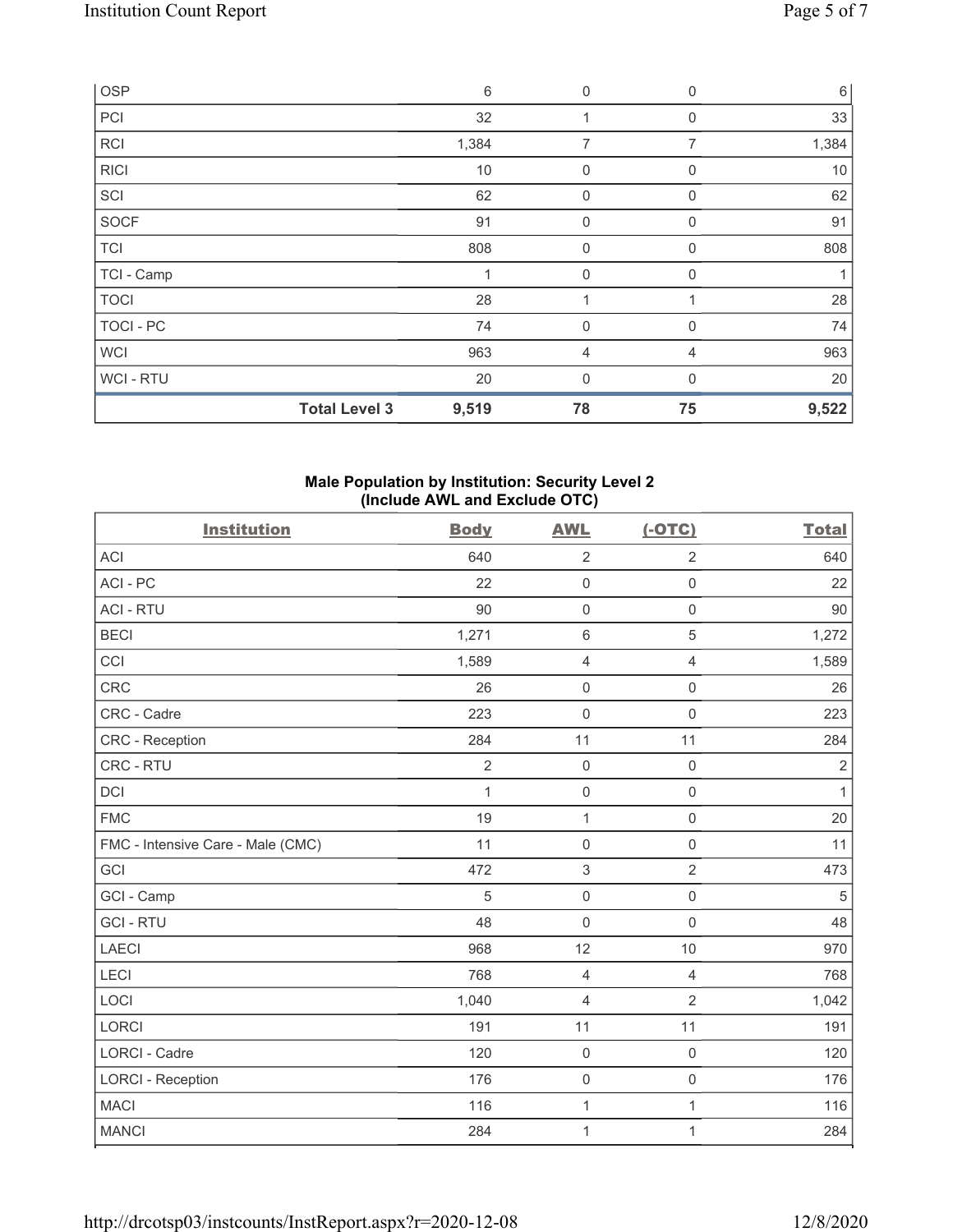|              | <b>Total Level 2</b> | 15,047           | 96               | 82             | 15,061           |
|--------------|----------------------|------------------|------------------|----------------|------------------|
| <b>WCI</b>   |                      | 134              | $\mathbf 0$      | $\mathbf{0}$   | 134              |
| TOCI - PC    |                      | 49               | $\mathbf 0$      | $\mathbf 0$    | 49               |
| <b>TOCI</b>  |                      | 8                | $\mathbf 0$      | 0              | $\,8\,$          |
| <b>TCI</b>   |                      | 90               | 0                | 0              | $90\,$           |
| SOCF         |                      | $\boldsymbol{9}$ | 0                | 0              | $\boldsymbol{9}$ |
| SCI          |                      | 857              | 6                | $\,$ 5 $\,$    | 858              |
| <b>RICI</b>  |                      | 978              | 11               | 10             | 979              |
| <b>RCI</b>   |                      | 364              | $\sqrt{2}$       | $\overline{2}$ | 364              |
| PCI          |                      | 750              | 6                | $\overline{2}$ | 754              |
| <b>OSP</b>   |                      | $\overline{2}$   | $\boldsymbol{0}$ | $\mathbf 0$    | $\overline{2}$   |
| <b>NEOCC</b> |                      | 150              | 1                | 1              | 150              |
| NCI          |                      | 1,052            | $\sqrt{3}$       | $\mathsf 3$    | 1,052            |
| <b>NCCI</b>  |                      | 847              | $\overline{2}$   | $\overline{2}$ | 847              |
| <b>MCI</b>   |                      | 1,391            | 5                | 4              | 1,392            |

# Male Population by Institution: Security Level 1 (Include AWL and Exclude OTC)

| <b>Institution</b>                | <b>Body</b> | <b>AWL</b>          | $(-OTC)$            | <b>Total</b>     |
|-----------------------------------|-------------|---------------------|---------------------|------------------|
| ACI                               | 517         | $\mathbf{1}$        | $\boldsymbol{0}$    | 518              |
| ACI-PC                            | 9           | $\mathbf 0$         | $\mathbf 0$         | 9                |
| <b>ACI - RTU</b>                  | 23          | $\mathbf 0$         | $\mathsf{O}\xspace$ | 23               |
| <b>BECI</b>                       | 702         | $\overline{4}$      | $\overline{4}$      | 702              |
| <b>BECI - Camp</b>                | 481         | $\mathbf 0$         | $\mathsf{O}\xspace$ | 481              |
| CCI                               | 495         | $\mathbf{1}$        | 1                   | 495              |
| <b>CRC</b>                        | 17          | 1                   | 1                   | 17               |
| CRC - Cadre                       | $9\,$       | $\mathsf{O}\xspace$ | $\mathsf{O}\xspace$ | $\boldsymbol{9}$ |
| <b>CRC</b> - Reception            | 233         | $\mathfrak{S}$      | 3                   | 233              |
| <b>FMC</b>                        | 247         | $\mathbf{1}$        | 1                   | 247              |
| FMC - Intensive Care - Male (CMC) | 26          | $\mathbf 0$         | $\mathsf{O}\xspace$ | 26               |
| GCI                               | 618         | $\overline{7}$      | 4                   | 621              |
| GCI - Camp                        | 473         | $\mathbf 0$         | $\boldsymbol{0}$    | 473              |
| <b>GCI-RTU</b>                    | 10          | $\mathbf 0$         | $\mathsf 0$         | 10               |
| <b>LAECI</b>                      | 660         | $\sqrt{5}$          | $\overline{4}$      | 661              |
| LECI                              | 11          | $\mathsf{O}\xspace$ | $\mathbf 0$         | 11               |
| LECI - Camp                       | 161         | $\mathbf 0$         | $\mathsf{O}\xspace$ | 161              |
| LOCI                              | 926         | 4                   | 1                   | 929              |
| <b>LORCI</b>                      | 103         | 5                   | 5                   | 103              |
| <b>LORCI - Cadre</b>              | 17          | $\mathsf{O}\xspace$ | $\mathsf 0$         | 17               |
| <b>LORCI - Reception</b>          | 233         | $\mathsf{O}\xspace$ | 0                   | 233              |